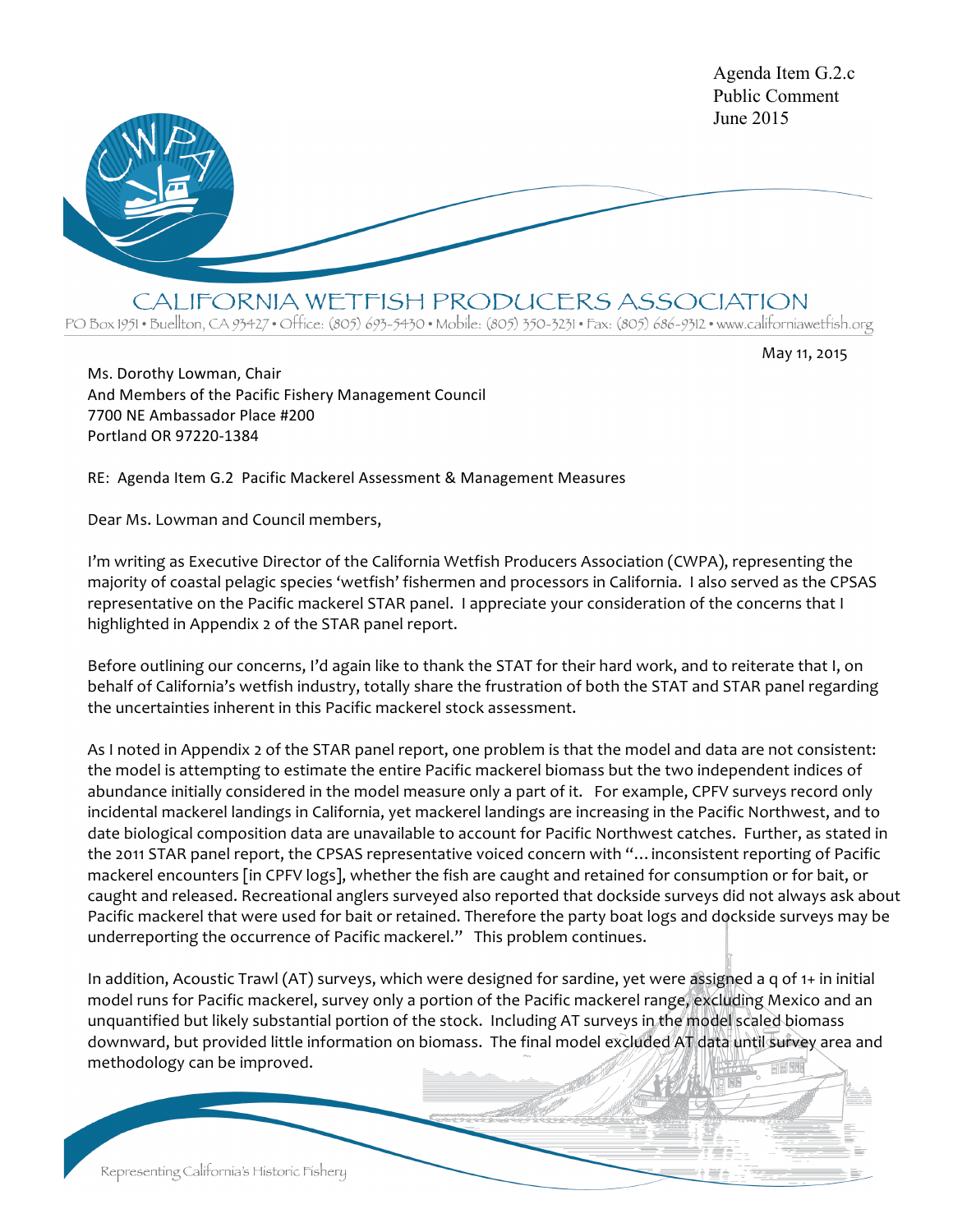Perhaps the most frustrating aspect of this assessment is that, based on 2014 survey data, the model predicts a further decline in biomass, based on, according to the assessment report:

"current low abundance as indicated in the AT survey time series, unrealized quotas by the U.S. fishery, and *limited catches reported in Mexico*;..."

The problem is, the AT survey didn't "see" a significant proportion of the biomass, and the US fishery didn't catch the quota because the CA wetfish fleet was focusing on squid — although catches DID more than double in the PNW, and mackerel were increasingly observed both there and in California. Further, the assumption that biomass declined because Mexico wasn't landing mackerel does not consider the northward shift of the resource (for spawning sardines as well) due to the warm-water El Niño influence. Plus, the only index remaining in the model was the party boat logs, where catches also declined, but party boats are not reporting all the Pacific mackerel caught.

In reality, although based on "best available" science, the model had insufficient data to predict biomass and the fishery is likely to be penalized this year by further shrinking the quota. And this comes at a time when Pacific mackerel are increasing on the fishing grounds (even though catches haven't showed it yet). This year virtually everyone will be targeting mackerel because it's the only game in town, given the known El Niño impact on squid and closure of the sardine fishery.

The Council needs maximum flexibility to adjust the biomass estimate mid-management cycle, and at very least the Council and SSC should agree with the STAT's recommendation:

"Finally, we feel future reviews for addressing a new and improved assessment model for Pacific mackerel *would* benefit from a two-phase meeting approach: 1) the first meeting should be held with members of the CPS-subcommittee of the SSC before the next formally scheduled STAR to critique/discuss a revised model *based* on the goals noted above, e.g., 1-day meeting held in concert with a previously scheduled SSC *meeting—potentially, summer/fall 2016; and 2) a second, more typical STAR meeting would then be conducted that fully meets the CPS terms of reference for purposes of providing management advice for the coming fishing year(s). Although the current assessment schedule for this species stipulates that the next* review meeting should take place in spring 2017 (catch-based projection only), we feel that the best *deliverable would entail using the summer/fall 2016 meeting with the CPS subcommittee for guidance concerning the type of assessment that should go forward for review in spring of 2017, e.g., update or full assessment, rather than a simple catch-based projection.*"

In summary, our recommendations include the following:

- Data collection programs need to be substantially expanded:
	- $\circ$  Recreational catch data collection programs should emphasize the need to report all incidental Pacific mackerel catches, whether retained, returned or used for bait.
	- $\circ$  Biological (age, size, weight, length) composition data in the Pacific Northwest should be collected and included in future models.

• AT survey methodology should be modified to increase the spatial boundaries of the survey grid, ideally into Mexico either independently or cooperatively, as well as to add side-looking sonar acoustics to capture fish in the upper water column (a hope that may be resolved at least in part with the deployment of the Ruben Lasker in future CPS surveys).

 $\circ$  Sample size in AT surveys also should be substantially increased.

• Efforts should be continued to encourage collaborative Tri-national research and data exchanges, and to collaborate with the fishing industry toward improving the knowledge of Pacific mackerel.

Similar concerns are also expressed in some form in the Research and Data Needs section of the Pacific Mackerel Stock Assessment Report.